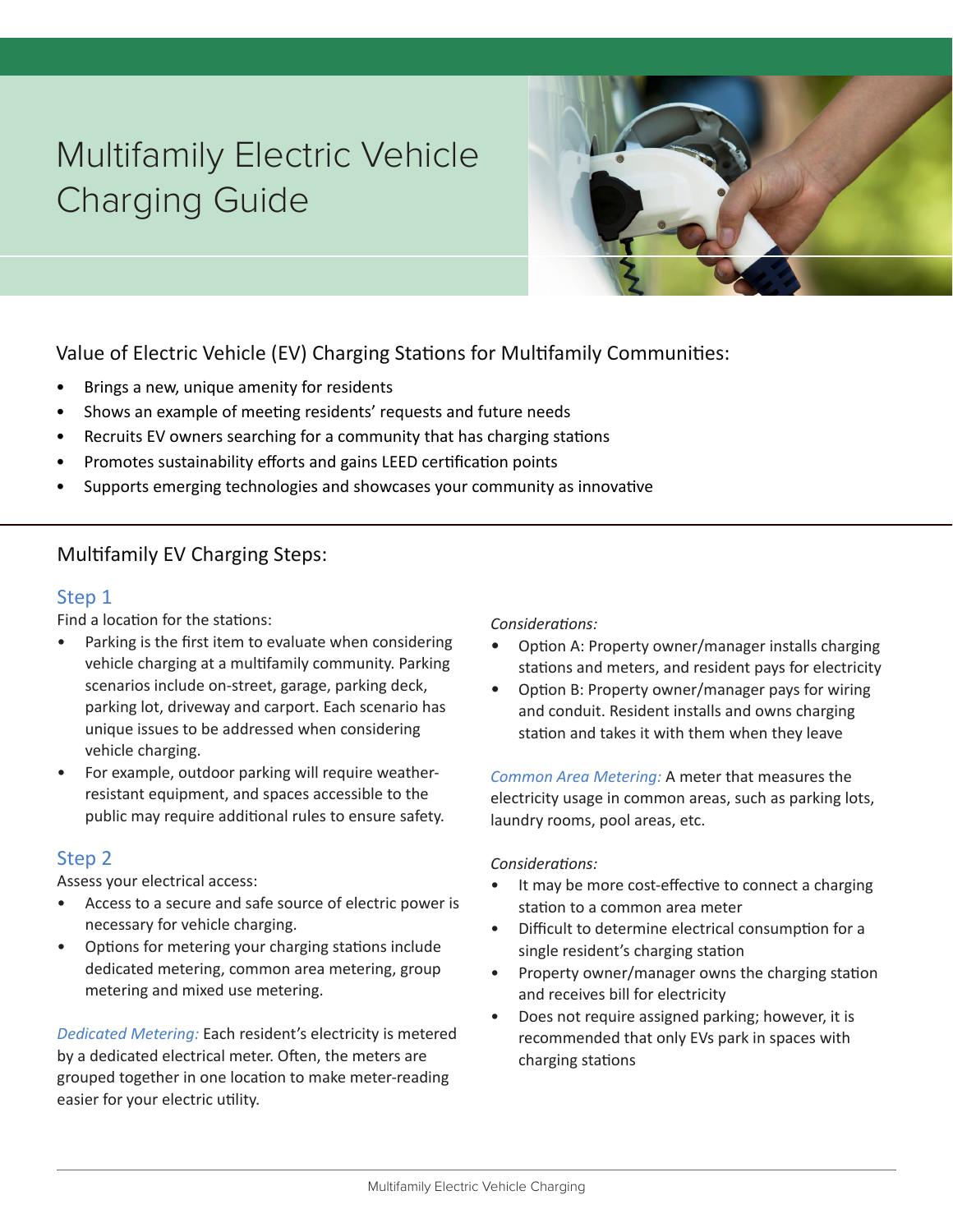*Group Metering:* A single meter that measures electricity usage for an entire building or area without distinguishing among the included areas/units.

## *Considerations:*

- Property owner/manager receives bill for electricity
- Difficult to determine the electrical consumption for a single resident's charging station
- Does not require assigned parking; however, it is recommended that only EVs park in spaces with charging stations
- Group metering is only permitted in certain circumstances per NC General Statute 143-151.42

*Mixed Use Metering:* A meter that measures the electricity usage in multifamily areas and nearby public areas such as shopping centers, parks, office buildings, etc.

#### *Considerations:*

- Charging stations are connected to common area meter
- Property owner/manager or the shopping center owns and receives bill for electricity
- Does not require assigned parking; however, it is recommended that only EVs park in spaces with charging stations
- There may be challenges with shared charging stations as EV adoption grows

## Step 3

Select charging equipment:

- Charging stations are the source of power for EVs and range in style, charging speed (known as charging level), cost and installation complexity.
- For residential charging, the two widely accepted EV charging levels are Level 1 and Level 2.

| level 1                                                                | Level 2 Ready                                                                | Level 2 Station Installed                                         |
|------------------------------------------------------------------------|------------------------------------------------------------------------------|-------------------------------------------------------------------|
| 120V/20A outlet with dedicated circuit                                 | 240V/40A outlet with dedicated circuit                                       | 240V/40A service with dedicated<br>circuit                        |
| Use existing outlets (cord and connec-<br>tors provided with vehicles) | Resident buys and installs station and<br>takes it with them when they leave | Hardwired charging station installed by<br>property owner/manager |
| Slowest charge time (5 miles/hour of<br>charging)                      | Faster charge time (10-20 miles/hour of<br>charging)                         | Faster charge time (10-20 miles/hour of<br>charging)              |
| $\frac{1}{2}$                                                          | \$5                                                                          | \$ 15                                                             |

#### *Considerations:*

- Do you have a need to track and report usage? If yes, consider a Level 2 station installed with network capabilities.
- For outdoor locations, make sure there is adequate lighting and weatherization.
- Ensure safe storage of the charging cord to minimize obstruction of walking paths.
- Level 2 charging stations are available from a number of retail and online stores. If your electrician or electrical contractor is installing the charging station, they can often select a station and quote options to best suit your needs.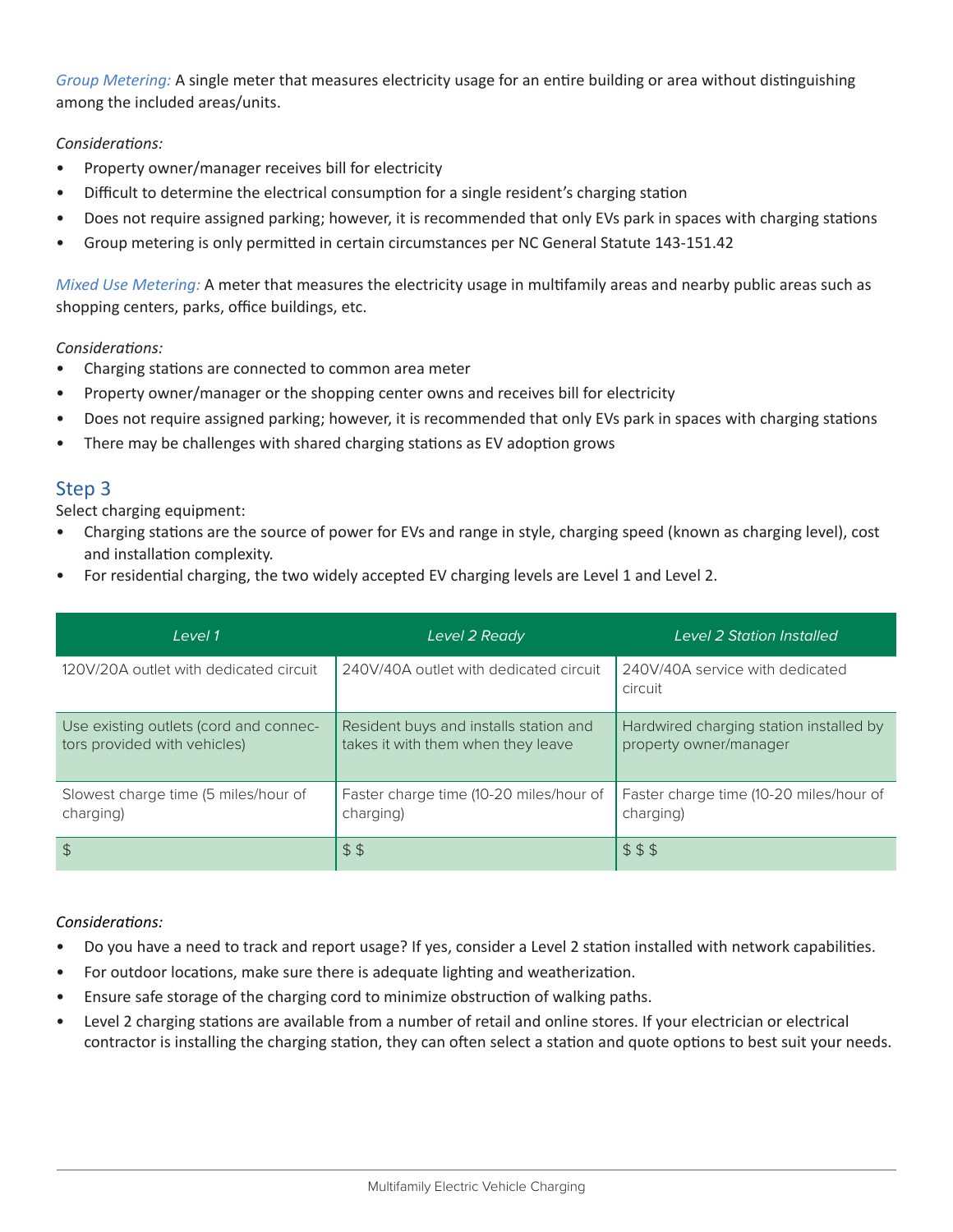